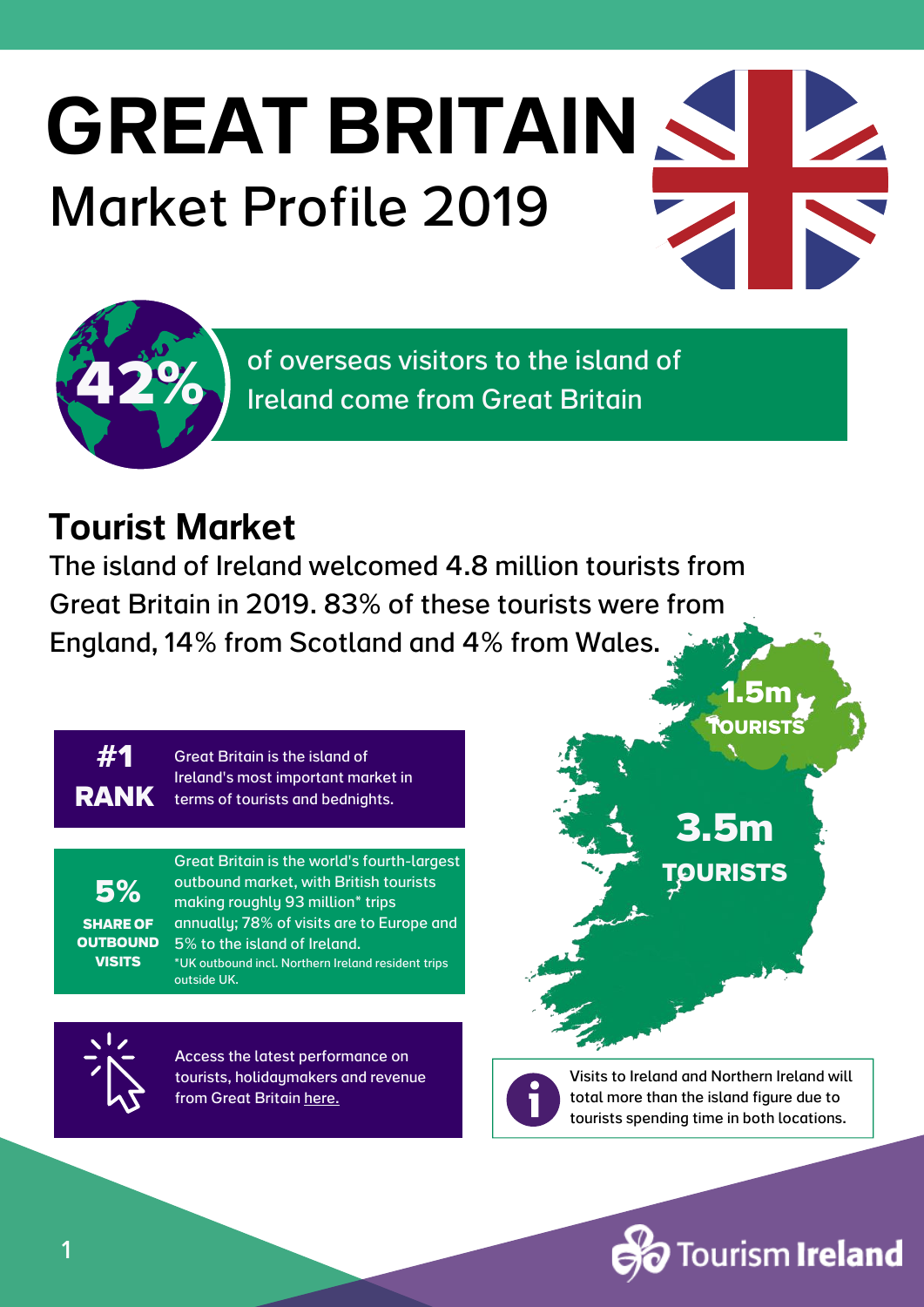### **Revenue and Bednights** Great Britain remains the island of Ireland's most important market, in terms of the number of nights spent here. €1.4bn/£1.3bn

British bednights increased marginally to 22.4 million in 2019 (+1% or +127,000). Two-fifths stayed in paid accommodation, principally hotels. Half of bednights were spent with friends and relatives.



25% of all tourist revenue to the island



## €302/£263 spend per tourist



## **Air and Sea Access Links**

Sea services increased to 219 sailings per week during the summer of 2019; and 1,736 flights delivered 237,000 one-way weekly air seats to the island of Ireland. Weekly summer



**22.4M**

**77k**

Seats per week to Ireland. 100 departures from 25 GB airports. 5 airlines to 6 Irish airports.

Seats per week to Northern Ireland. 636 departures from 24 GB airports. 6 airlines to 3 Northern Ireland airports.



#### Industry [Opportunities](https://www.tourismirelandindustryopportunities.com/overseas-markets/great-britain)

Tourism Ireland works with air/sea carriers to create co-operative marketing [opportunities](https://www.tourismirelandindustryopportunities.com/overseas-markets/great-britain) in which our industry partners can get involved. Read more here.

car spaces available 45k weekly throughout summer 2019 via ferries

**237k**



seats in  $2019$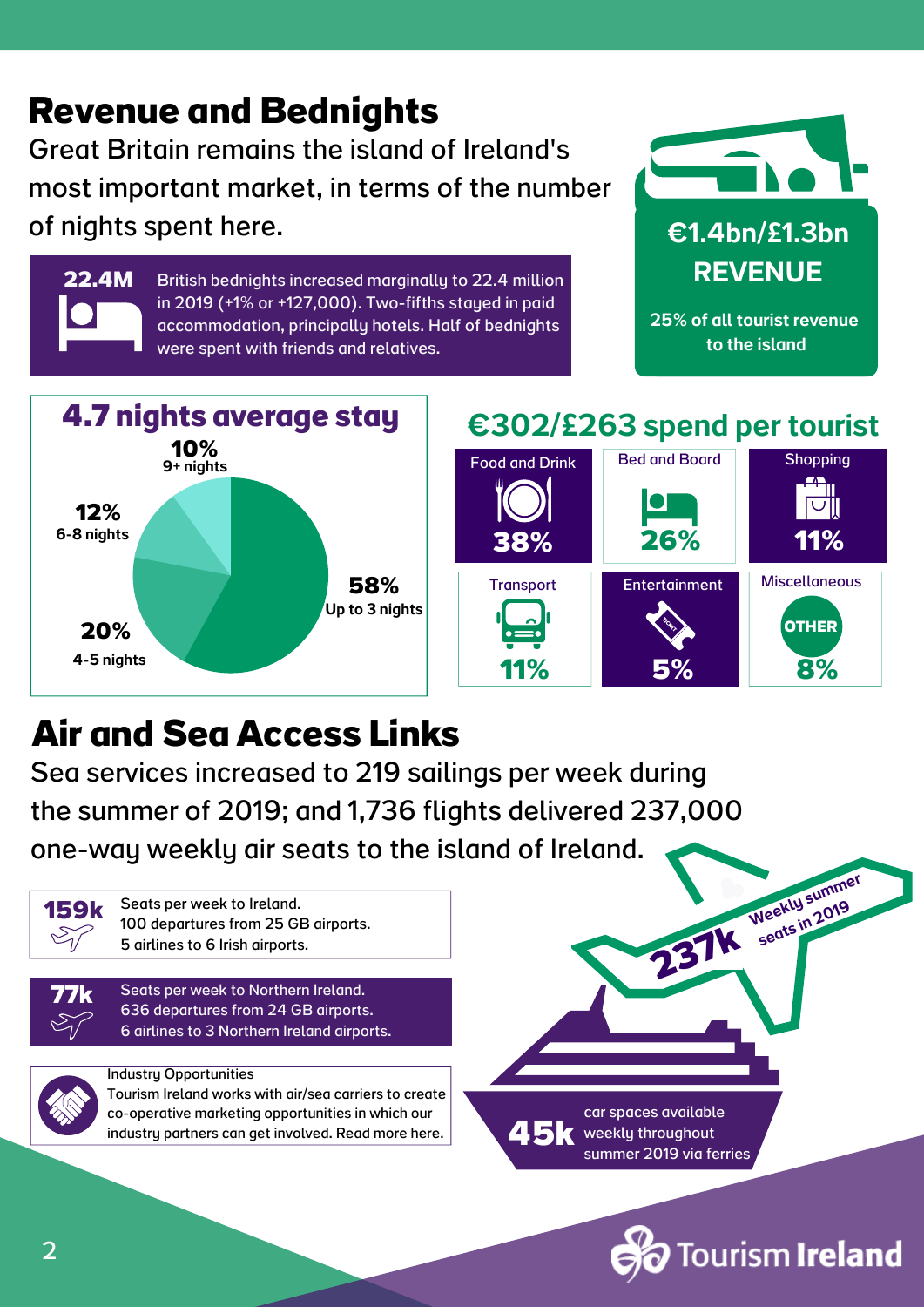## **Holiday Market**

Great Britain remains the island of Ireland's largest source of holidaymakers, accounting for almost one-third of all holidaymakers in 2019.

**7.5m BEDNIGHTS**

Holidaymakers from Great Britain spend an average of 4.3 nights on the island of Ireland. Holidaymakers from GB spend an average of 3.2 nights in Northern Ireland.





## **Interestin Visiting**

**Average spend on the island of Ireland Ireland €325 Northern Ireland £305** 1% **€341/£297**

The island of Ireland is the sixth most popular outbound destination that British tourists are interested in visiting.



intend to holiday on the island of Ireland in the next three years. To drive general interest to intent, we stimulate holidaymakers through keeping Ireland top of mind. After Spain and France, Ireland has the third strongest conversion rate of all outbound destinations monitored.

**20%** actively planning to come in 12 months

are actively planning a holiday to the island of Ireland in the next 12 months. We compete with Italy, Spain, France and a number of domestic destinations that British holidaymakers are actively planning on visiting.



Tourism Ireland has created a tailor made marketing programme targeting British [holidaymakers](https://www.tourismirelandindustryopportunities.com/overseas-markets/great-britain) to stimulate interest and holiday booking from our largest market. Read [more](https://www.tourismirelandindustryopportunities.com/overseas-markets/great-britain) here.

**Tourism Ireland** 

**78%**

**interested in a holiday on the island**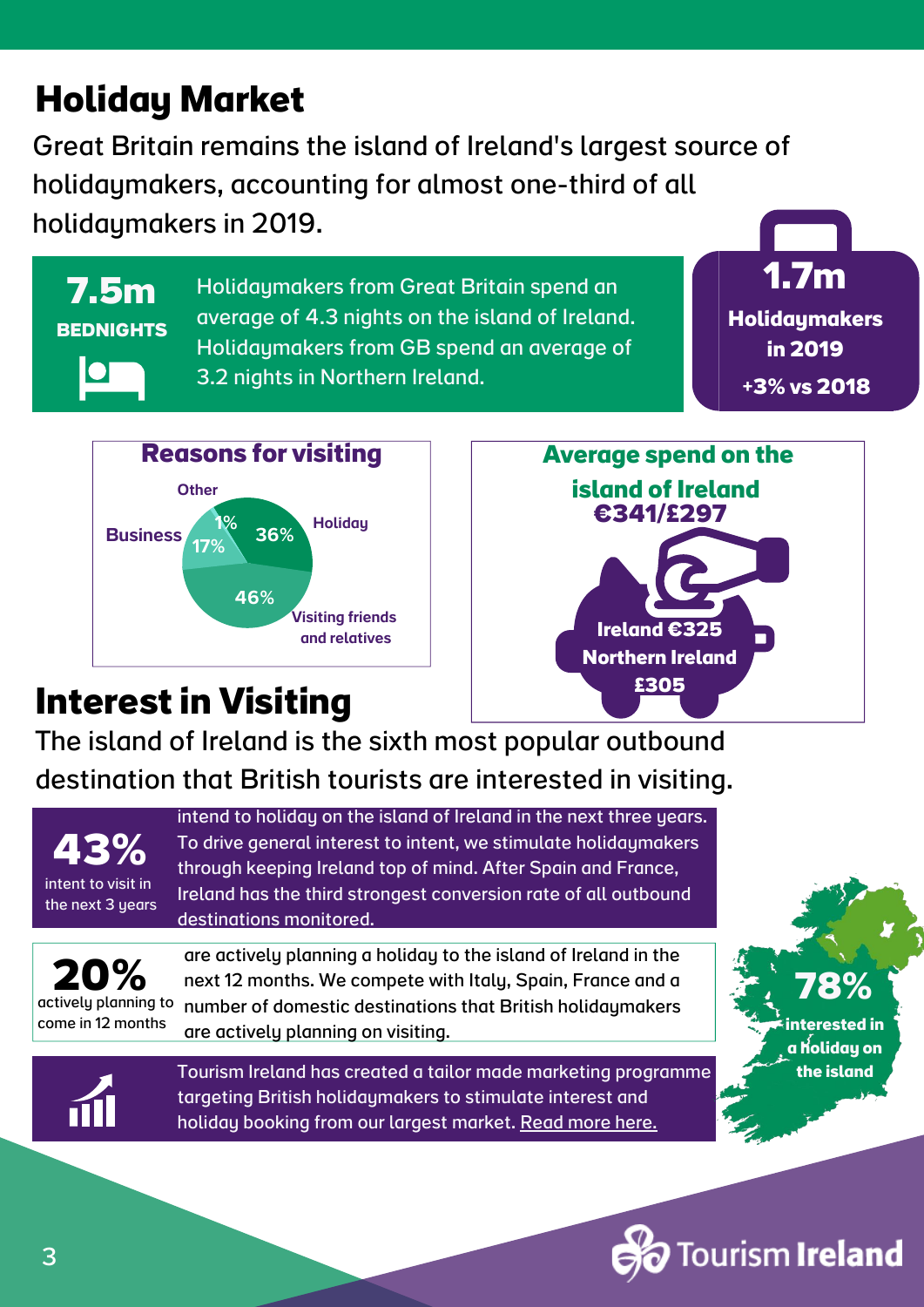## **Our Best Prospects**

The island of Ireland attracts holidaymakers from Great Britain with varying motivations. Two core segments accounted for 42% of all British holidaymakers who visited in 2019.



#### **Culturally Curious in Great Britain 4.4m**

Culturally Curious holidaymakers are interested in meeting the locals, exploring the place and broadening their minds.

#### **2.7m Social Energisers in Great Britain**

Social Energisers are particularly interested in partying, meeting other tourists, experiencing adrenalinefilled adventures and activities or places with a 'wow' factor.

#### **Memorable Experiences**

Directing holidaymakers to discover hidden gems will ensure they have memorable experiences. Encourage your visitors to share experiences, to drive interest among their friends and family to holiday here.

## **Regions and Seasons**

British holidaymakers are the most likely of all our holidaymakers to visit during the off-peak months; 41% arrive between October and March.



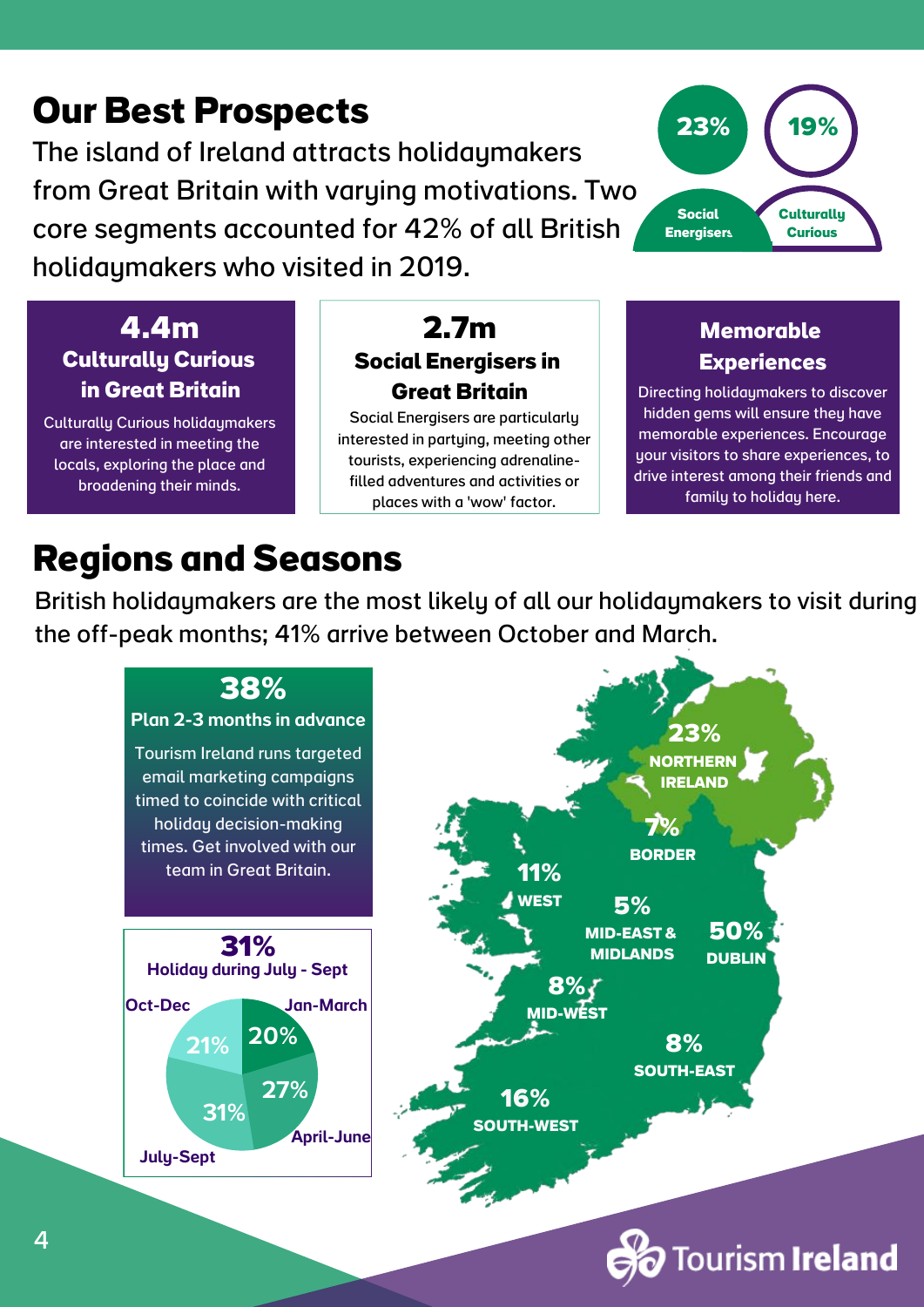

## **Holidaymaker Profile**

British holidaymakers are active

**Active Holidaymakers**

tourists, exploring our historical sites

and engaging in multiple events and

6% of holidaymakers from Britain were born on the island of Ireland and more than half were on a repeat trip in 2019.

# [Invitation](https://www.irelandscontentpool.com/)

Past [holidaymakers](https://www.irelandscontentpool.com/) can be a great source of future business. Enrich your website and email marketing [campaigns](https://www.irelandscontentpool.com/) with great content from our archive. [Read](https://www.irelandscontentpool.com/) more here.







**1.2m Participated** in events / activities

**1.2m** Visited Historical Sites

#### 43%

#### Over 45 years of age

The average age of holidaymakers to the island of Ireland is falling; 45% of holidaymakers in 2019 were under 35 years old, compared to 39% in 2009.

**Tourism Ireland**